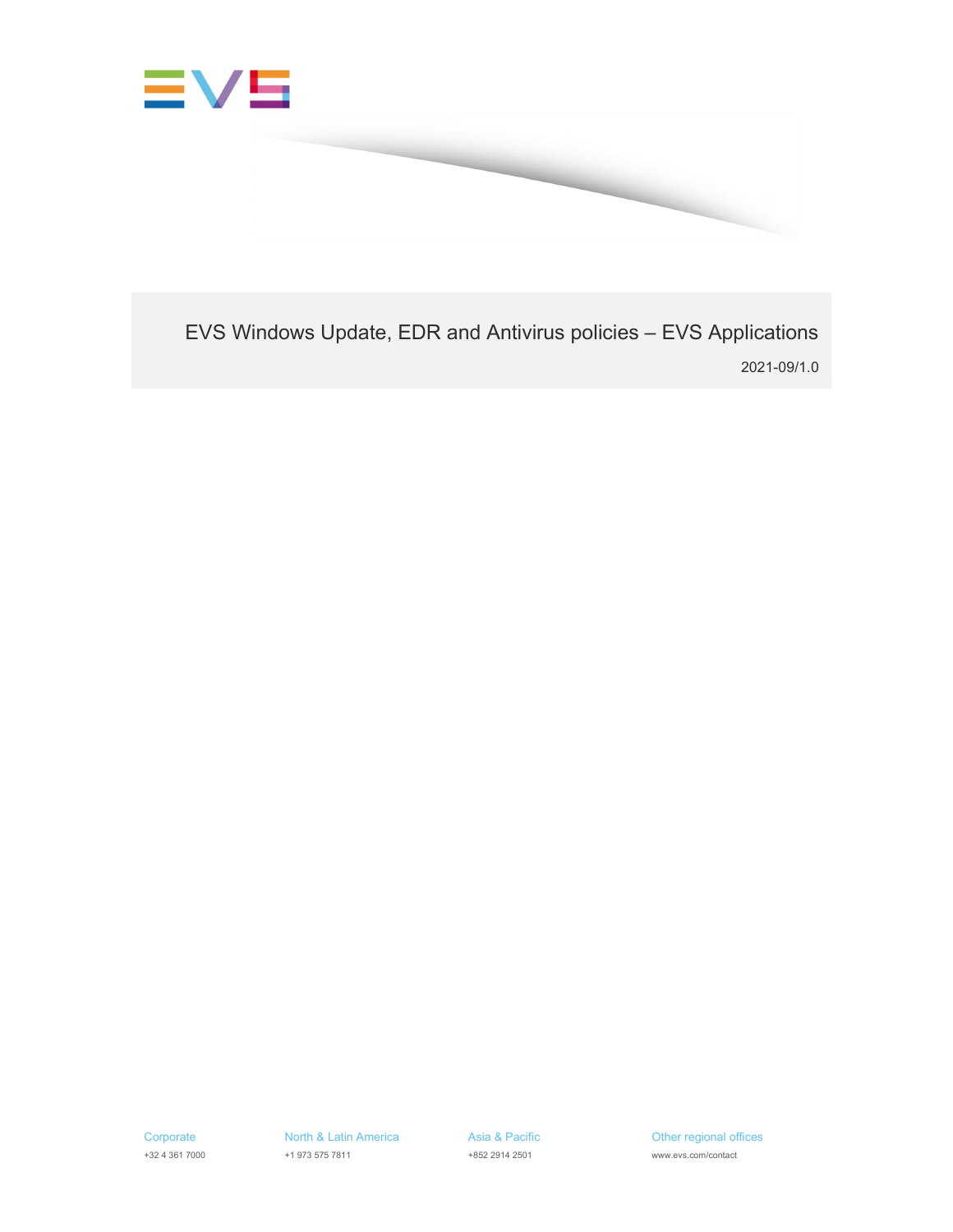

# TABLE OF CONTENT

| RECOMMENDED CONFIGURATION FOR ANTIVIRUS AND EDR SOLUTIONS 5 |  |
|-------------------------------------------------------------|--|
|                                                             |  |

## INTRODUCTION

This document describes the policies applied to Windows stations running EVS applications in terms of Windows Updates deployment, Antivirus and Endpoint Detection and Response  $(EDR)^1$ .

As software updates and antivirus can have a dramatic impact on application performances and functionalities, the goal of this report is to show that specific AV solution have been tested against a set of EVS applications without issue.

## WINDOWS UPDATES

To avoid unmanaged windows patch deployment, the Windows Update service is disabled by default on EVS hardwares running a Windows operating system.

It is recommended to activate the Windows Update as soon as the server is connected to a network (even with no internet access).

#### SUPPORTED UPDATE SCENARII

- $\triangleright$  Only security and critical updates can be deployed on an EVS station.
- $\triangleright$  No . Net Framework updates or patches can be deployed without prior EVS validation.

1 In this document, antivirus includes traditional AV solutions but also next generation EDR.

29-sept.-21

Security Technical Document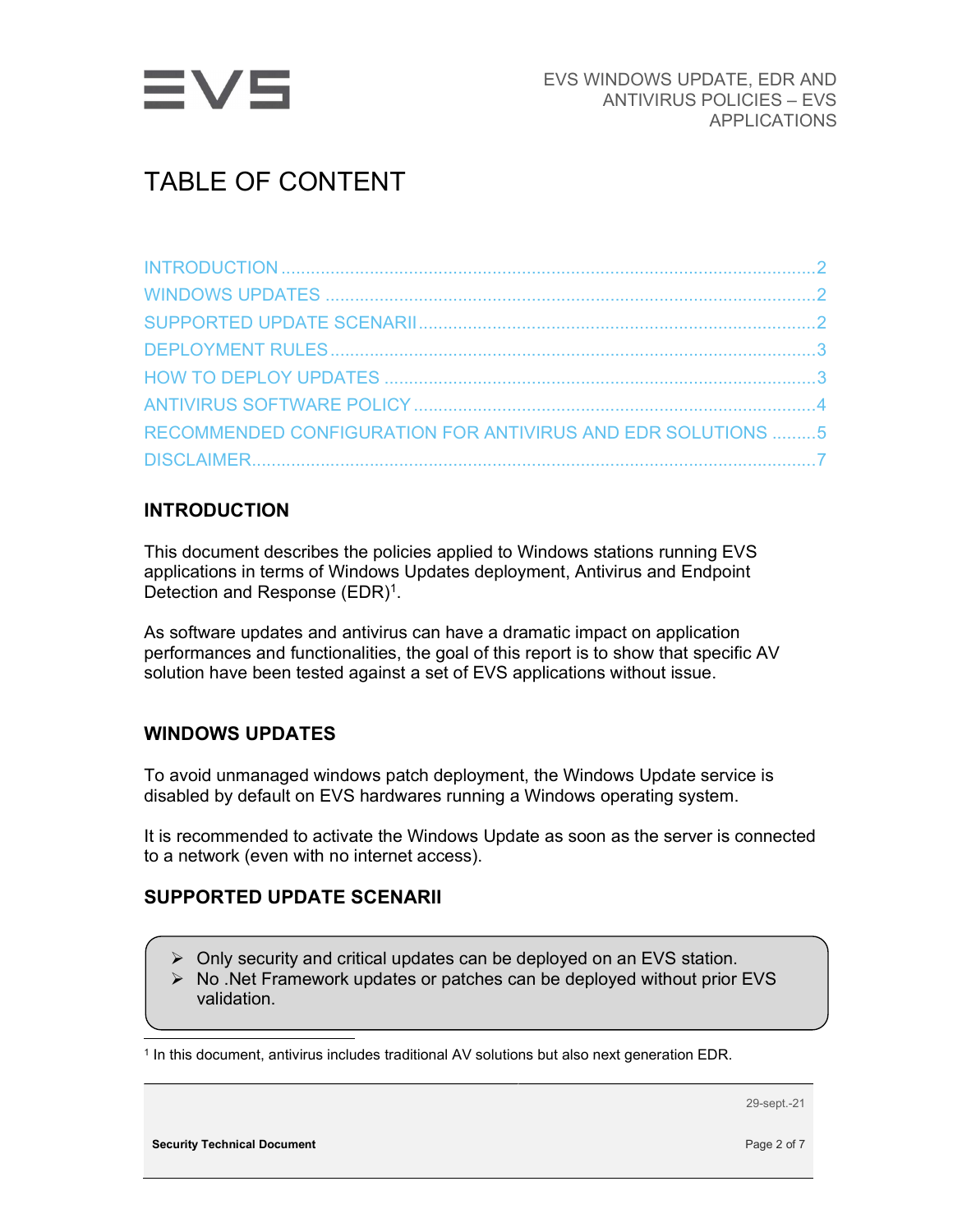

- $\triangleright$  No Windows Service packs can be deployed without prior EVS validation.
- $\triangleright$  No updates can be applied to EVS management station without EVS agreement.

#### DEPLOYMENT RULES

- $\triangleright$  Deployment of updates should be controlled or done manually. No automatic update are permitted.
- $\triangleright$  Windows Update service cannot be configured to automatically deploy updates coming from the Windows Update Internet Service.
- $\triangleright$  EVS support or project management must be notified at least 10 days before the update
- $\triangleright$  The customer must check the monthly security bulletin produced by EVS to validate Windows patches.
- $\triangleright$  EVS may refuse a request to apply a patch if it is deemed that it will cause problems with the software

#### HOW TO DEPLOY UPDATES

#### MANUALLY DEPLOY FIXES

- $\triangleright$  Set Windows Update service to manual start-up
- $\triangleright$  Start Windows Update service
- $\triangleright$  Run the fixes installation files manually
- $\triangleright$  Restart the station if needed
- $\triangleright$  Set Windows Update service to disable

CONNECT TO A WSUS (WINDOWS SERVER UPDATE SERVICES)

- $\triangleright$  Configure the Windows Update intranet server in the Group policies
- $\triangleright$  Start Windows Update Service

29-sept.-21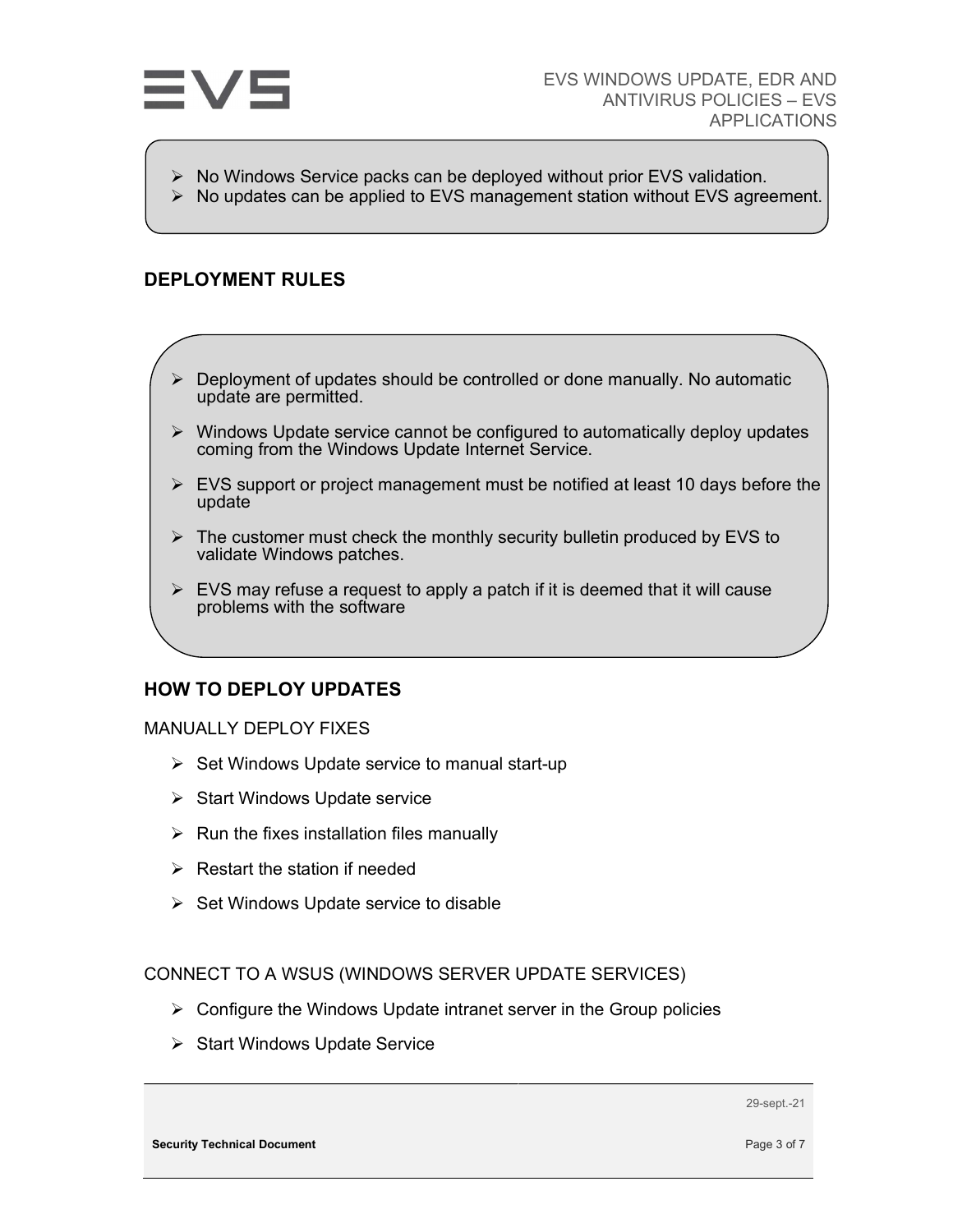

 $\triangleright$  Manage the deployment with the WSUS



WSUS is a Windows Server role available in the Windows Server operating systems. It provides a single hub for Windows updates within an organization. WSUS allows companies not only to defer updates but also to selectively approve them, choose when they're delivered, and determine which individual devices or groups of devices receive them.

When you choose WSUS as your source for Windows updates, you use Group Policy to point Windows client devices to the WSUS server for their updates. From there, updates are periodically downloaded to the WSUS server and managed, approved, and deployed through the WSUS administration console or Group Policy, streamlining enterprise update management. Always validate a patch before deployment!

### ANTIVIRUS SOFTWARE POLICY

Cybersecurity is becoming increasingly important in today's world. The traditional way of working with antivirus solutions is not enough for some customers. This is the reason why EVS decided to offer a new approach to cybersecurity and more precisely on EVS applications.

Due to the evolving nature of cyber threats, EVS applications supports now not only traditional antivirus clients but also next-generation Endpoint Detection and Response (EDR).

The following solutions are officialy supported:

- Windows Defender (recommended)
- $\triangleright$  Kaspersky Small Office Security Anti-virus
- **▶ Crowdstrike Falcon Prevent**
- **▶ TrendMicro Server Protect**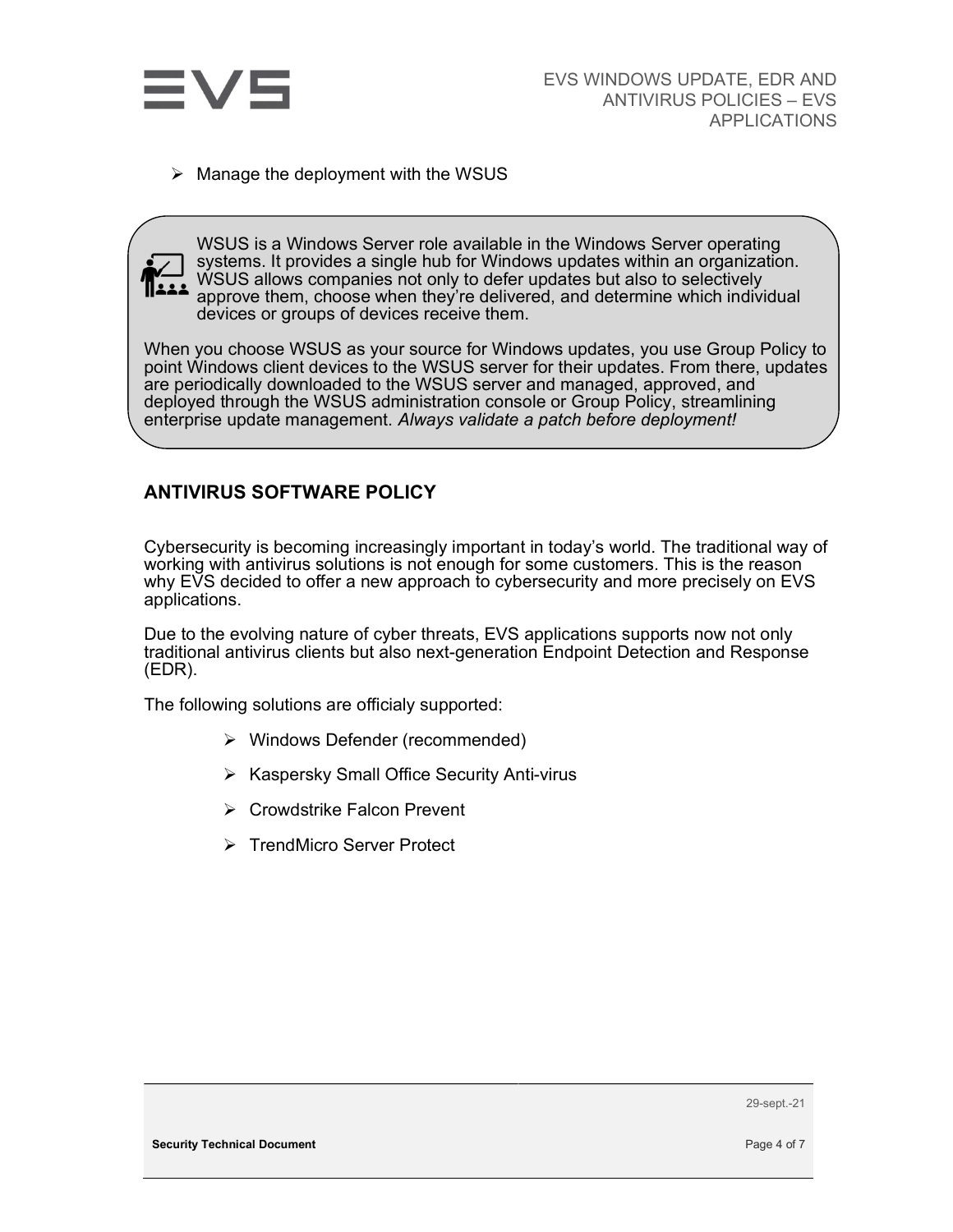



EVS will not be responsible for the installation and configuration of the third party antivirus software, but it can offer advice to the customer on suggested configurations. Below you can find an example configuration of the recommended antivirus software that EVS would deploy. It can be used as a guideline for the customer to install, configure and test their prefered antivirus product.

### RECOMMENDED CONFIGURATION FOR ANTIVIRUS AND EDR SOLUTIONS

ANTI-VIRUS CONFIGURATION FOR MICROSOFT DEFENDER ON WINDOWS 10

With Microsoft Windows 10, to avoid low performance while transferring files from a local network, the group policy must be edited.

- $\triangleright$  From the start menu, run "gpedit.msc"
- ▶ Browse the "Local Computer Policy" tree to "Computer Configuration > Administrative Templates > Windows Components > Windows Defender > Scan"
- $\triangleright$  Disable the following policies "Run full scan on mapped network drives" "Scan network files"

#### ANTI-VIRUS CONFIGURATION FOR KASPERSKY SMALL OFFICE SECURITY

- $\triangleright$  Settings:
	- o Security level: Optimal,
	- o Machine learning and signature analysis: Yes,
	- o Heuristic analysis: Medium scan,
	- o Scan technologies: iSwift: No,
	- o iChecker: Yes,
	- o Action on threat detection: Disinfect; delete if disinfection fails
- User type: Active user
- Component: Virus Scan

#### OTHER SETTINGS

The firewall component and the port monitoring component should be disabled.

- $\triangleright$  The NDIS drivers should not be installed.
- $\triangleright$  Antivirus engine starts on computer start-up.
- $\triangleright$  Objects to detect: Viruses and worms, Trojan programs, Malicious Tools, Adware, Auto-Diallers, Packed files that may cause harm, Multi-packed files
- $\triangleright$  The following objects are excluded from scan (trusted zone):

29-sept.-21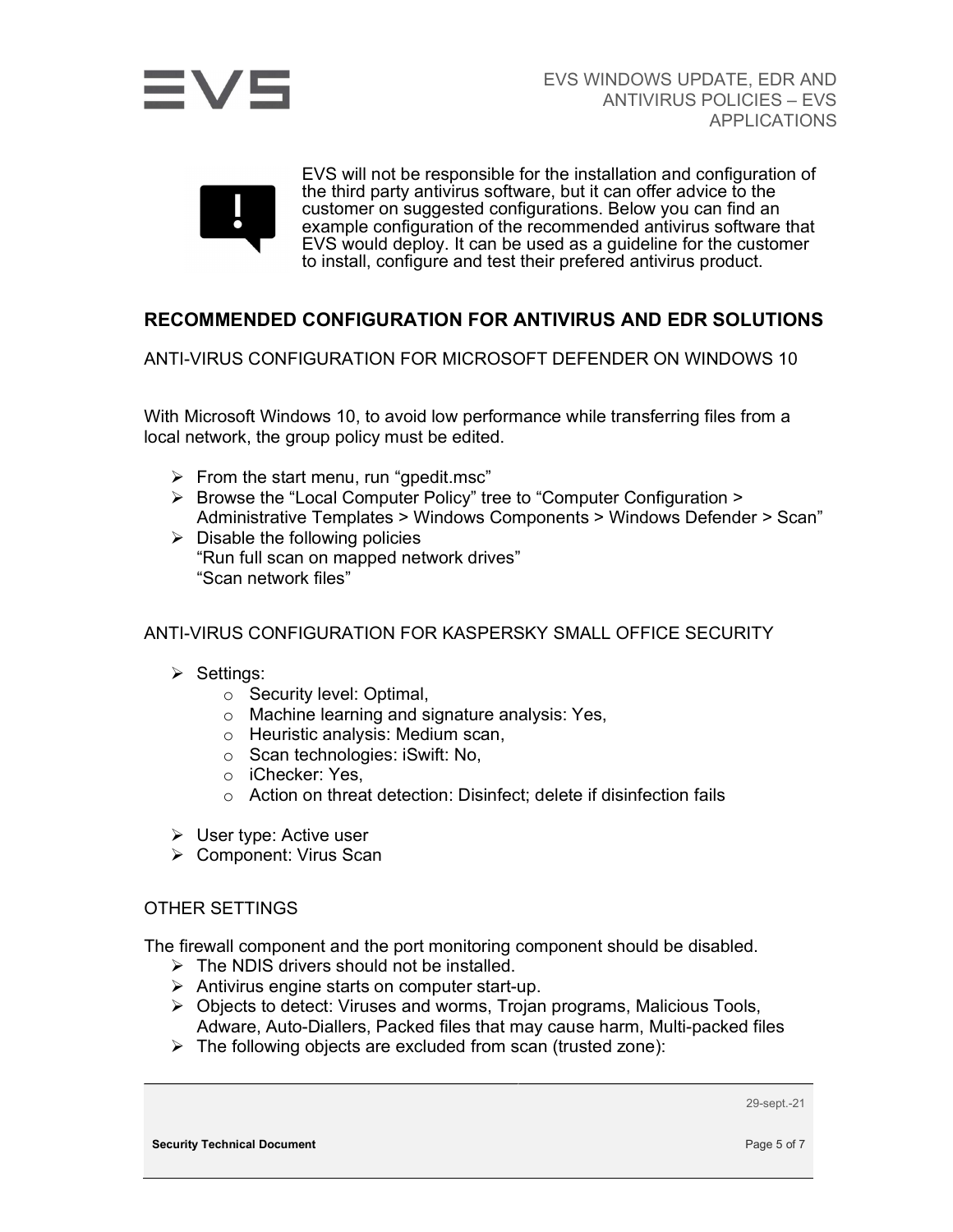

#### EVS Applications and Files

Video files: \*.avci, \*.avi, \*.dnx, \*.dv, \*.imx, \*.imx, \*.m2t, \*.m2v, \*.mov, \*.mp4, \*.mpg, \*.mpv, \*.mxf, \*.prores Audio files: \*.aud, \*.m2a, \*.pcm, \*.mp3, \*.wav Miscellaneous files : \*.bmp, \*.dif, \*.gho, \*.ghs, \*.ini, \*.jar, \*.jpeg, \*.jpg, \*.km, \*.kmt, \*.ldf, \*.mdf, \*.ndf, \*.plst, \*.tga, \*.tiff, \*.xml

Windows and Backoffice applications

- %SYSTEMDRIVE%\Pagefile.sys \*
- %SYSTEMDRIVE%\System Volume Information\catalog.wci \*
- %SystemRoot%\system32\MsDtc\msdtc.log \*
- %SystemRoot%\system32\inetsrv\\* \*
- %SystemRoot%\IIS Temporary Compressed Files\\* \*
- %SystemDrive%\inetpub\temp\IIS Temporary Compressed Files\\* \*
- %SystemDrive%\inetpub\logs\logfiles\w3svc\\* \*
- $\triangleright$  wsusscan.cab  $*$
- $\triangleright$  wsusscn2.cab \*
- %ProgramFiles%\EVS Broadcast Equipment\ \*
- %ProgramFiles(x86)%\EVS Broadcast Equipment\ \*
- %ProgramFiles%\EVS Avid Tools\ \*
- %ProgramFiles(x86)%\EVS Avid Tools\ \*
- $\triangleright$  Scan is activated for all removable drives and all hard drives with the following options:
	- o Heuristic Analysis: light scan
	- $\circ$  Scan only new and changed files
	- o Scan embedded OLE objects
	- o Scan mode: smart mode
- $\triangleright$  Action on threat detection: select action automatically (no user intervention requested)
- $\triangleright$  Scheduled tasks:
	- $\circ$  Update: manually (to be set by the customers, outside operation hours)
	- o Full scan: manually
	- o Critical Areas Scan: after application start-up, Security level = high, Scan scope: System Memory, Start-up
	- o Objects, Disk boot sectors
	- o Custom scan: manually
	- o Idle scan: disabled
	- o Action on removable drive connection: Quick scan
- $\triangleright$  Self-Defense is disabled
- $\triangleright$  All notifications are saved in logs (no user notification on screen)

29-sept.-21